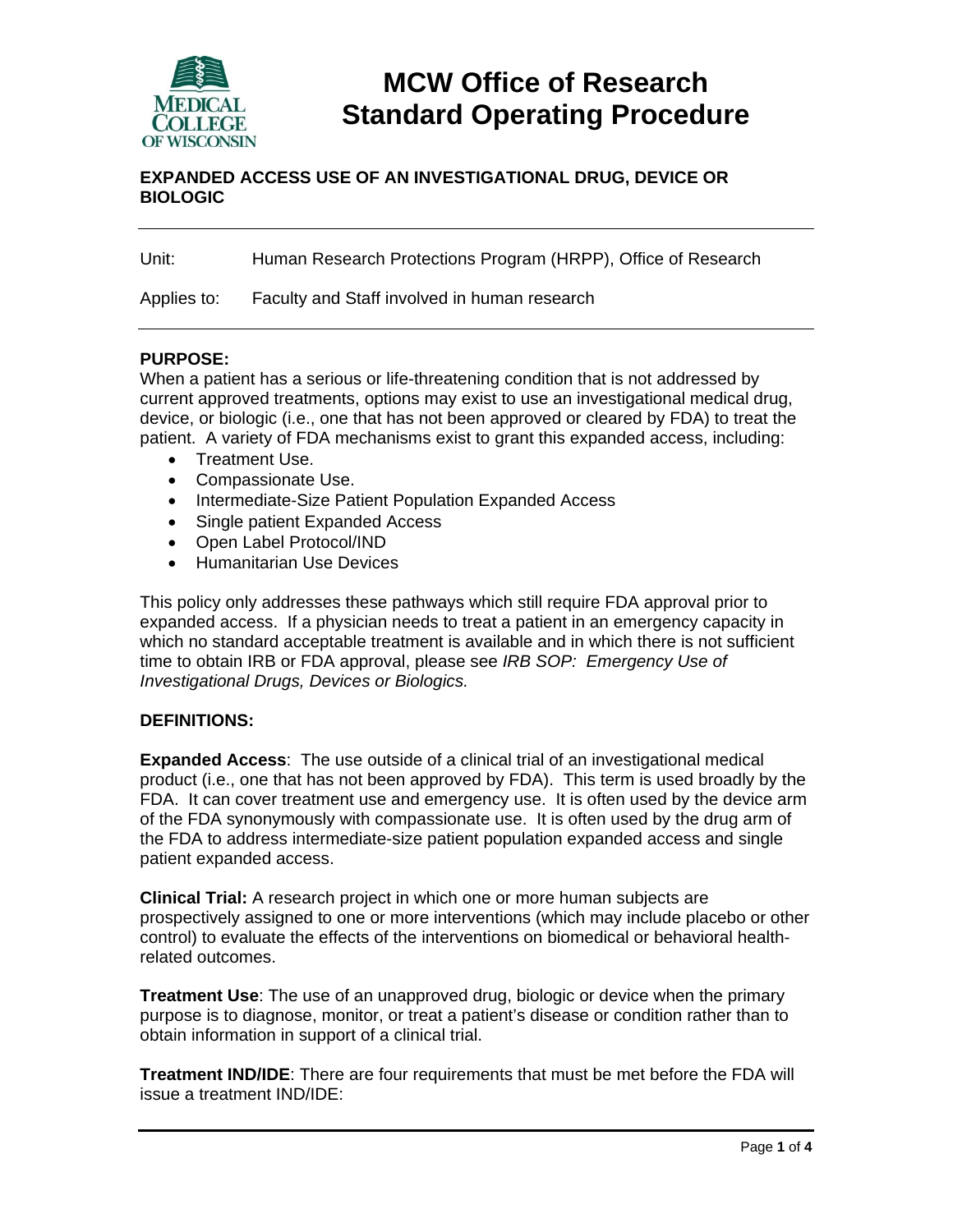- 1. The product is intended to treat a serious or immediately life-threatening disease;
- 2. There is no satisfactory alternative treatment available;
- 3. The product is already under investigation, or trials have been completed; and
- 4. The trial sponsor is actively pursuing market approval.

**Compassionate Use**: This term is used primarily by the device arm of the FDA. Compassionate use can be for devices that are being studied in a clinical trial under an IDE for patients who do not meet the requirements for inclusion in the clinical investigation but for whom the treating physician believes the device may provide a benefit in treating and/or diagnosing their disease or condition. It can also be used for devices that are not being studied in a clinical investigation (i.e., an IDE for the device does not exist). This provision is typically approved for individual patients but may be approved to treat a small group.

**Immediately Life-Threatening Disease**: A stage of a disease in which there is a reasonable likelihood that death will occur within a matter of months or in which premature death is likely without early treatment.

**Open Label Protocol or Open Protocol IND**: These are usually uncontrolled studies, carried out to obtain additional safety data (Phase 3 studies). They are typically used when the controlled trial has ended and treatment is continued so that the subjects and the controls may continue to receive the benefits of the investigational drug until marketing approval is obtained. These studies require prospective Institutional Review Board (IRB) review and informed consent.

**Humanitarian Use Device (HUD)**: A medical device intended to benefit patients in the treatment or diagnosis of a disease or condition that affects or is manifested in not more than 8,000 individuals in the United States per year.

# **PROCEDURE:**

- 1. When an Investigator wishes to utilize an investigational drug, device or biologic to treat a patient; the Investigator must complete and submit an initial eBridge submission for IRB review. Refer to *IRB SOP: Submitting New Projects* for further information. The MCW IRB is responsible to conduct initial reviews, and maintain ongoing monitoring of all drugs, devices or biologics used in human subjects under its jurisdiction. This includes the following FDA expanded access pathways:
	- Treatment Use
	- Compassionate Use
	- Intermediate-Size Patient Population Expanded Access
	- Single Patient Expanded Access requests
	- Open Label Protocols
	- *Humanitarian Use Devices see HUD section of this document*
- 2. The Investigator must include the following information in the eBridge submission:
	- IND or IDE number and:
	- Approval Letter from the FDA; and
	- A consent form for the patient based on the MCW/FH research intervention consent template; and
	- Approval from the Sponsor for the treatment use of the device or the single patient use of the drug or biologic.
- 3. Unlike an emergency use of an investigational drug, device or biologic, FDA approval is required before the treatment use occurs. To obtain FDA approval to use an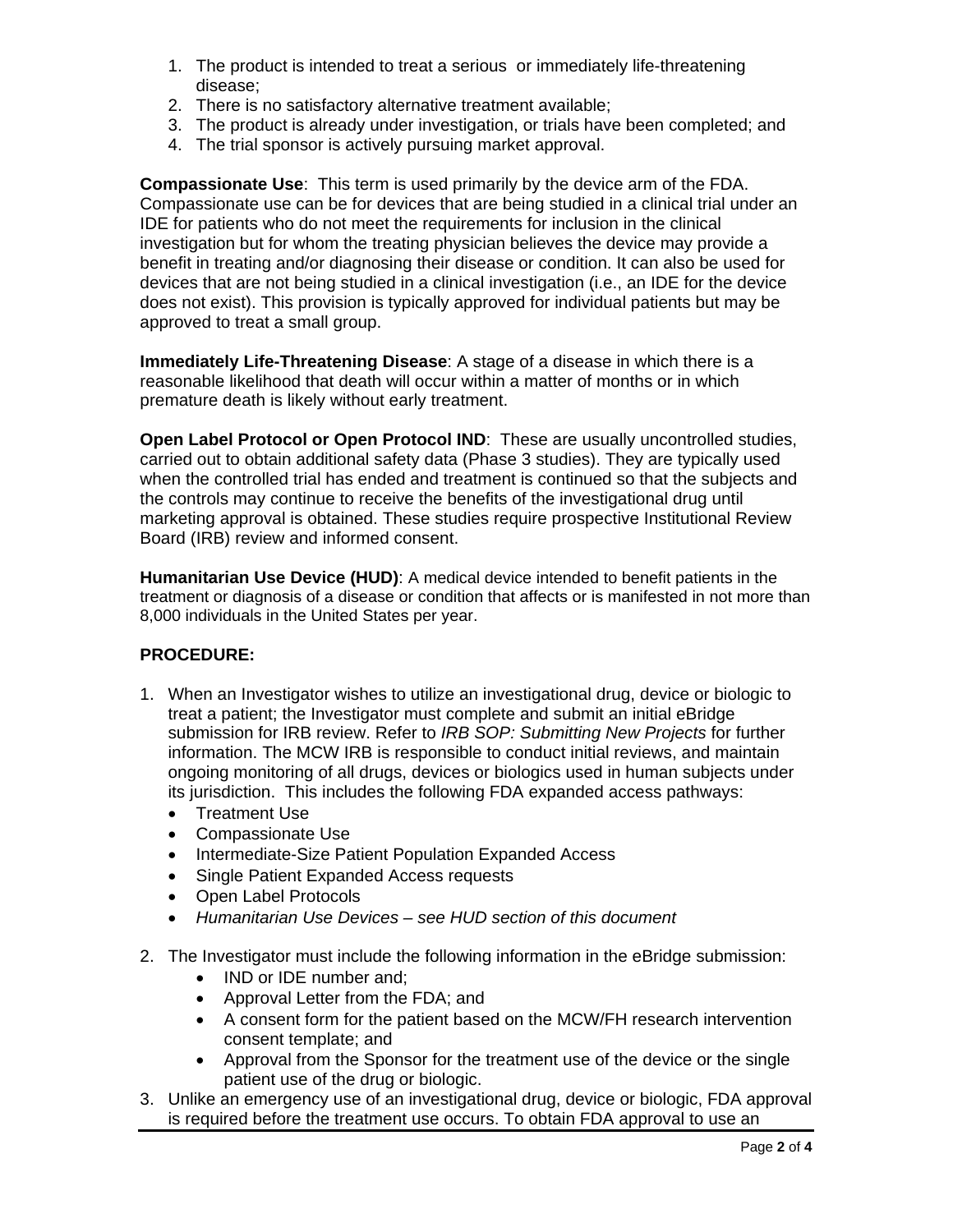Investigational Drug, Device or Biologic for a single patient, the Investigator or Sponsor must:

- a. For Devices: Submit an IDE supplement requesting approval for a deviation from the IDE investigational plan in order to treat the patient.
	- i. For approval to treat a few patients, the Investigator must request access to the Investigational Device through the IDE Sponsor, who must submit an IDE supplement indicating the total number of patients to be treated.
	- ii. A follow-up report must be submitted to the MCW IRB and the FDA in the form of an IDE supplement in which summary information regarding the patient outcome is presented. MCW IRB requires follow-up reports to be submitted at 30 days and 90 days post use via eBridge CPR submission.
	- iii. If any problems occur as a result of using the investigational device these should be discussed in the supplement.
- b. For Drugs or Biologics:
	- i. The Investigator should contact the Sponsor to submit or file for a Treatment Use IND with the FDA.
		- 1. *Treatment IND or Treatment Protocol*: Expanded access to an investigational product for treatment use by a large (widespread) population, submitted under a new IND or as a protocol to an existing IND.
		- 2. *Intermediate-Size Patient Population Expanded Access*: Expanded access to an investigational drug for use by more than one patient, but generally fewer patients than are treated under a typical treatment IND or protocol, submitted under a new IND/IDE or as a protocol to an existing IND.
		- 3. *Individual patient expanded access IND*: Expanded access to an investigational product for treatment use by a single patient submitted under a new IND or as a protocol to an existing IND.
- 4. Following the treatment use of an investigational drug, device, or biologic the patient should be monitored to detect any possible problems arising from the use of the investigational drug or biologic. MCW IRB requires follow-up reports to be submitted at the end of the treatment period or no later than 12 months after the initial approval was granted. The follow up must be submitted via eBridge CPR submission.
- 5. If any problems occur as a result of using the investigational drug or biologic these should be reported promptly to the IRB, the Sponsor and/or FDA.

# **Humanitarian Use Devices (HUD)**

- 1. To be considered for HUD status, an investigator or the device sponsor must submit a request for HUD designation to the FDA. The FDA will determine if it should grant a Humanitarian Device Exemption (HDE) for use of the device.
- 2. The FDA requires IRB review and approval for local use of an HUD, including convened Committee review and, at a minimum, annual continuing review, which may be expedited. This is the only situation where federal regulations require IRB approval and monitoring of an activity that is clearly not research. However, if the HUD is being used in research or in a clinical investigation, the IRB must comply with all FDA regulations related to IRB review of research.
- 3. FDA regulations require that the investigator and/or sponsor clearly state that the device is an HUD and that the effectiveness of the device has not been demonstrated.
- 4. When an Investigator wishes to utilize a HUD to treat a patient population; the Investigator must complete and submit an initial eBridge submission for IRB review. Refer to *IRB SOP: Submitting New Projects* for further information. The MCW IRB is